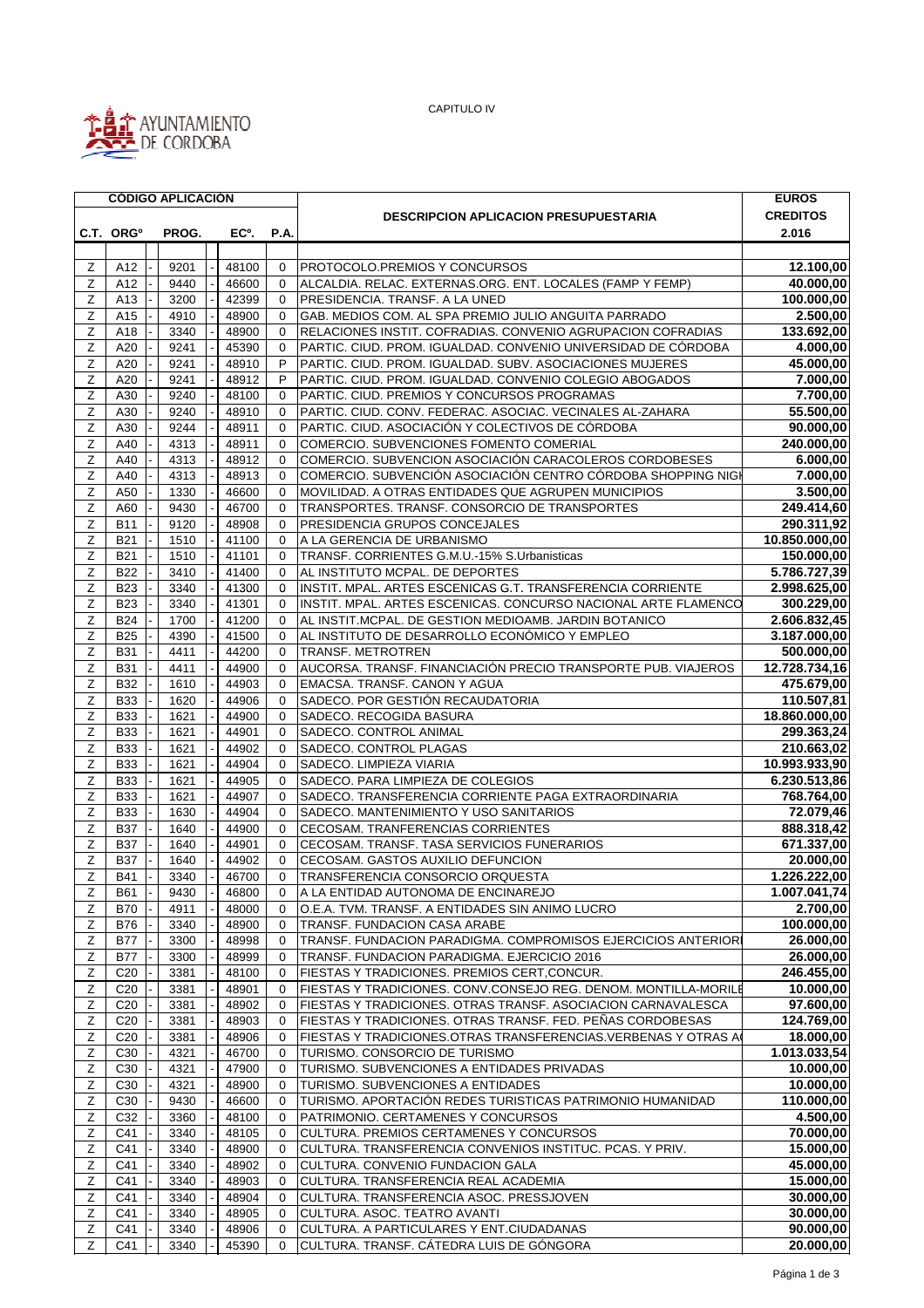

CAPITULO IV

|                |                       |  | <b>CÓDIGO APLICACIÓN</b> |  |       |             |                                                                                                        | <b>EUROS</b>    |
|----------------|-----------------------|--|--------------------------|--|-------|-------------|--------------------------------------------------------------------------------------------------------|-----------------|
|                |                       |  |                          |  |       |             | <b>DESCRIPCION APLICACION PRESUPUESTARIA</b>                                                           | <b>CREDITOS</b> |
|                | C.T. ORG <sup>o</sup> |  | PROG.                    |  | EC°.  | P.A.        |                                                                                                        | 2.016           |
| Ζ              | C41                   |  | 3341                     |  | 45390 | $\Omega$    | CULTURA. TRANSF. CONVENIO CATEDRA INTERCULTURALIDAD                                                    | 10.000,00       |
| Ζ              | C43                   |  | 3321                     |  | 48105 | $\Omega$    | <b>BIBLIOTECA. PREMIOS Y CONCURSOS</b>                                                                 | 3.000,00        |
| $\mathsf Z$    | E10                   |  | 2310                     |  | 41000 | $\mathbf 0$ | SERV.SOCIALES. TRANSF. A ORGANISMOS AUTONOMOS                                                          | 50.417,00       |
|                |                       |  |                          |  |       | $\Omega$    | SERV. SOCIALES. TRANSF. SADECO PROGRAMA EXCLUSION SOCIAL(ZONA                                          |                 |
| Ζ              | E <sub>10</sub>       |  | 2310                     |  | 44900 |             |                                                                                                        | 1.000.192,08    |
| Ζ              | E10                   |  | 2310                     |  | 48919 | P           | COOP. SOCIAL. COLAB. CORDOBA ACOGE                                                                     | 5.500,00        |
| Z              | E10                   |  | 2310                     |  | 48920 | P           | COOP. SOCIAL. COLAB. ARIADNA                                                                           | 5.500,00        |
| Ζ              | E10                   |  | 2310                     |  | 48921 | P           | COOP. SOCIAL. COLAB. ALZHEIMER SAN RAFAEL                                                              | 7.300,00        |
| Ζ              | E10                   |  | 2310                     |  | 48922 | P           | COOP. SOCIAL. COLAB. PROLIBERTAS                                                                       | 30.000,00       |
| Ζ              | E10                   |  | 2310                     |  | 48925 | P           | COOP. SOCIAL. COLAB. ADEAT                                                                             | 13.000,00       |
| $\overline{z}$ | E <sub>10</sub>       |  | 2310                     |  | 48926 | P           | COOP. SOCIAL COLAB. IEMAKAIE                                                                           | 9.000,00        |
| Ζ              | E10                   |  | 2310                     |  | 48929 | P           | COOP. SOCIAL COLAB. FUND. SEC. GITANO                                                                  | 15.000,00       |
| Ζ              | E10                   |  | 2310                     |  | 48931 | P           | COOP. SOCIAL. ACT. INTEG. PERSONAS ABAND. SOC. PROYECTO HOMBRE                                         | 15.000,00       |
| Ζ              | E10                   |  | 2310                     |  | 48932 | P           | COOP. SOCIAL. ASOC. PRO DERECHOS HUMANOS ANDALUCIA                                                     | 12.000,00       |
| Ζ              | E10                   |  | 2310                     |  | 48933 | P           | PARTIC. Y VOLUNT. ALIMENTOS CRUZ ROJA                                                                  | 12.000,00       |
| Z              | E10                   |  | 2310                     |  | 48935 | P           | PARTIC. Y VOLUNT. BANCO ALIMENTOS                                                                      | 12.000,00       |
| Ζ              | E10                   |  | 2310                     |  | 48936 | P           | BANCO ALIMENTOS. HERMANOS SAN JUAN DE DIOS                                                             | 12.000,00       |
| Ζ              | E10                   |  | 2312                     |  | 48901 | P           | SERV. SOC. PARTIC. Y VOLUNT. INTEGRACION EL PEDAL                                                      | 9.000,00        |
| Z              | E10                   |  | 2312                     |  | 48902 | P           | SERV. SOC. PARTIC. Y VOLUNT. INTEGRACION TARDES BLANCAS                                                | 16.000,00       |
| Ζ              | E10                   |  | 2312                     |  | 48904 | $\Omega$    | SERV. SOC. PARTIC. Y VOLUNT. INTEGRACION VERANO EN EL COLE                                             | 40.000,00       |
| Ζ              | E10                   |  | 2312                     |  | 48911 | $\Omega$    | <b>SERV. SOC. ACTUACIONES SOCIALES</b>                                                                 | 35.000,00       |
| Ζ              | E10                   |  | 2312                     |  | 48912 | $\mathbf 0$ | SERV. SOC. CONVOCATORIA SUBVENCIONES. PROYECTOS SOCIALES                                               | 120.000,00      |
| Z              | E10                   |  | 2312                     |  | 48913 | 0           | SERV. SOC. RED DE PADRES Y MADRES SOLIDARIOS                                                           | 10.000,00       |
| Ζ              | E10                   |  | 2315                     |  | 48000 | $\mathbf 0$ | SERV. SOC. PRESTAC. COMPLEMEN. AYUDAS EMERGENCIA                                                       | 1.000.000,00    |
| Z              | E10                   |  | 4411                     |  | 44200 | $\mathbf 0$ | SERV. SOC. TRANSF. A AUCORSA TRANSP. GRATUITO MAYORES                                                  | 1.850.100,08    |
| Z              | E16                   |  | 2312                     |  | 41000 | $\Omega$    | MENORES Y FAMILIAS. TRANF. A ORGANISMOS AUTONOMOS                                                      | 11.483,00       |
| Z              | E16                   |  | 2312                     |  | 48000 | $\Omega$    | MENORES. AYUDAS FAMILIARES                                                                             | 432.600,00      |
| Ζ              | E16                   |  | 2312                     |  | 48001 | $\Omega$    | MENORES Y FAMILIA. SUBV. EE. V. STA. CRUZ                                                              | 3.000,00        |
| Ζ              | E16                   |  | 2312                     |  | 48901 | $\mathbf 0$ | MENORES Y FAMILIA. COLABORACION EE.VV.                                                                 | 15.000,00       |
| Ζ              | E16                   |  | 2312                     |  | 48902 | $\mathbf 0$ | MENORES Y FAMILIA. ACTIVIDADES VERANO                                                                  | 20.000,00       |
| Ζ              | E17                   |  | 1500                     |  | 48901 | $\mathbf 0$ | OFICINA VIVIENDA. CONVENIO COLEGIO ABOGADOS                                                            | 5.000,00        |
| Ζ              | E17                   |  | 1500                     |  | 48902 | $\mathbf 0$ | OFICINA VIVIENDA. CONVENIO CRUZ ROJA                                                                   | 1.000,00        |
| Ζ              | E17                   |  | 1500                     |  | 48903 | $\mathbf 0$ | OFICINA VIVIENDA. CONVENIO FUNDACIÓN RAIS                                                              | 30.000,00       |
| Ζ              | E18                   |  | 2312                     |  | 48100 | $\Omega$    | MAYORES. PREMIOS Y CONCURSOS                                                                           | 2.000,00        |
| Z              | E18                   |  | 2312                     |  | 48910 | $\Omega$    | MAYORES. ASOCIACION MAYORES PLATERNA                                                                   | 11.000,00       |
| Ζ              | E20                   |  | 1700                     |  | 41000 | $\mathbf 0$ | EDUCACIÓN. TRANSFERENCIA AL IMGEMA                                                                     | 8.276,00        |
| Ζ              | E20                   |  | 3200                     |  | 49000 | $\Omega$    | EDUCACIÓN. ASOC. INTERNACIONAL CIUDADES EDUCADORAS                                                     | 1.200,00        |
| Ζ              | E20                   |  | 3230                     |  | 48900 | $\Omega$    | EDUCACIÓN. CONVOCATORIA SUBVENCIONES AMPAS                                                             | 40.000,00       |
| Ζ              | E20                   |  | 3341                     |  | 41000 | $\mathbf 0$ | EDUCACIÓN. TRANSFERENCIA AL IMAE                                                                       | 43.200,00       |
| Ζ              |                       |  |                          |  | 44200 | $\mathbf 0$ | EDUCACION. BONO JOVEN AUCORSA                                                                          | 926.094,32      |
| Ζ              | E20<br>E50            |  | 4411<br>3371             |  | 48910 | $\Omega$    | DPTO. JUVENTUD. CONVENIO CONSEJO DE LA JUVENTUD                                                        | 31.875,00       |
|                |                       |  |                          |  |       |             | DPTO. JUVENTUD. PREMIOS Y CERTAMENES                                                                   |                 |
| Ζ              | E50                   |  | 3372                     |  | 48100 | 0           | SALUD. CUOTA FEDERACIONES                                                                              | 12.000,00       |
| Ζ              | E61                   |  | 9440                     |  | 46600 | $\mathbf 0$ |                                                                                                        | 3.000,00        |
| Ζ              | E70                   |  | 2312                     |  | 48001 | $\mathbf 0$ | COOP. Y SOLID. CUOTAS A ORGANISMOS<br>COOP. Y SOLID. CONVENIO IDEAS COMERCIO JUSTO Y COMPRA PÚB. ÉTIC. | 15.020,00       |
| Ζ              | E70                   |  | 2312                     |  | 48911 | $\mathbf 0$ |                                                                                                        | 13.750,00       |
| Ζ              | E70                   |  | 2314                     |  | 48001 | $\Omega$    | COOP. Y SOLID. CONVENIOS Y COLABORACIONES. ACCIÓN HUMANITARIA                                          | 20.000,00       |
| Z              | E70                   |  | 2314                     |  | 48002 | $\mathbf 0$ | COOP. Y SOLID. CONVOCAT. SUBV. ACCION HUMANITARIA                                                      | 40.000,00       |
| Ζ              | E70                   |  | 2314                     |  | 48003 | 0           | COOP. Y SOLID. CONVOCAT. SUBV. AYUDA DE EMERGENCIA                                                     | 30.000.00       |
| Z              | E70                   |  | 2314                     |  | 48004 | 0           | COOP. Y SOLID. CONVENIO ASOC. CORDOBESA AMIGA NIÑOS SAHARAUIS                                          | 35.000,00       |
| Ζ              | E70                   |  | 2314                     |  | 48005 | 0           | COOP. Y SOLID. ASOCIACIÓN DE ACOGIDA ANIDA                                                             | 16.200,00       |
| Z              | E70                   |  | 2316                     |  | 48001 | $\mathbf 0$ | COOP. Y SOLID. CONVOCATORIA SUBVENCIONES. COOPERACIÓN                                                  | 475.000,00      |
| Z              | E70                   |  | 2316                     |  | 48910 | $\mathbf 0$ | COOP. Y SOLID. CONV. Y COLABORAC. COOPERACIÓN                                                          | 10.000,00       |
| Ζ              | E70                   |  | 2316                     |  | 48912 | $\Omega$    | COOP. Y SOLID. CONVENIO FUND. TIERRA DE HOMBRES                                                        | 6.000,00        |
| Ζ              | E70                   |  | 2316                     |  | 48913 | $\mathbf 0$ | COOP. Y SOLID. PROYECTOS COOPERACIÓN SUR/NORTE                                                         | 40.000,00       |
| Z              | E70                   |  | 2317                     |  | 48001 | 0           | COOP. Y SOLID. CONVOC. SUBVENC. EDUCACIÓN DESARROLLO                                                   | 100.000,00      |
| Ζ              | E70                   |  | 2317                     |  | 48910 | 0           | COOP. Y SOLID. CONV. Y COLABORAC. EDUCACIÓN DESARROLLO                                                 | 25.000,00       |
| Ζ              | E70                   |  | 2317                     |  | 48911 | 0           | COOP. Y SOLID. CONVENIO A.C.C.S. CÓRDOBA SOLIDARIA                                                     | 32.000,00       |
| Ζ              | E70                   |  | 2317                     |  | 48912 | $\mathbf 0$ | COOP. Y SOLID. CONVENIO CATEDRA COOPERACIÓN UCO                                                        | 32.000,00       |
| Ζ              | E70                   |  | 2317                     |  | 48913 | 0           | COOP. Y SOLID. ASOCIAC. EDUCATIVA BARBIANA                                                             | 35.000,00       |
| Z              | F30                   |  | 1650                     |  | 48000 | $\Omega$    | ALUMBRADO. TRANSF. A INSTITUC. SIN ANIMO DE LUCRO                                                      | 3.150,00        |
| Ζ              | F <sub>50</sub>       |  | 1710                     |  | 48000 | $\mathbf 0$ | PARQUES Y JARDINES. TRANSF. A ENTID. SIN ANIMO LUCRO                                                   | 2.000,00        |
| Ζ              | F60                   |  | 1703                     |  | 48000 | $\Omega$    | MEDIO AMBIENTE. TRANSF. A ENTIDADES SIN ANIMO LUCRO                                                    | 600,00          |
| Ζ              | F60                   |  | 1703                     |  | 48100 | P           | MEDIO AMBIENTE: PREMIOS                                                                                | 3.000,00        |
| Ζ              | F60                   |  | 1703                     |  | 48910 | P           | MEDIO AMBIENTE. CONVENIOS ENTIDADES                                                                    | 6.000,00        |